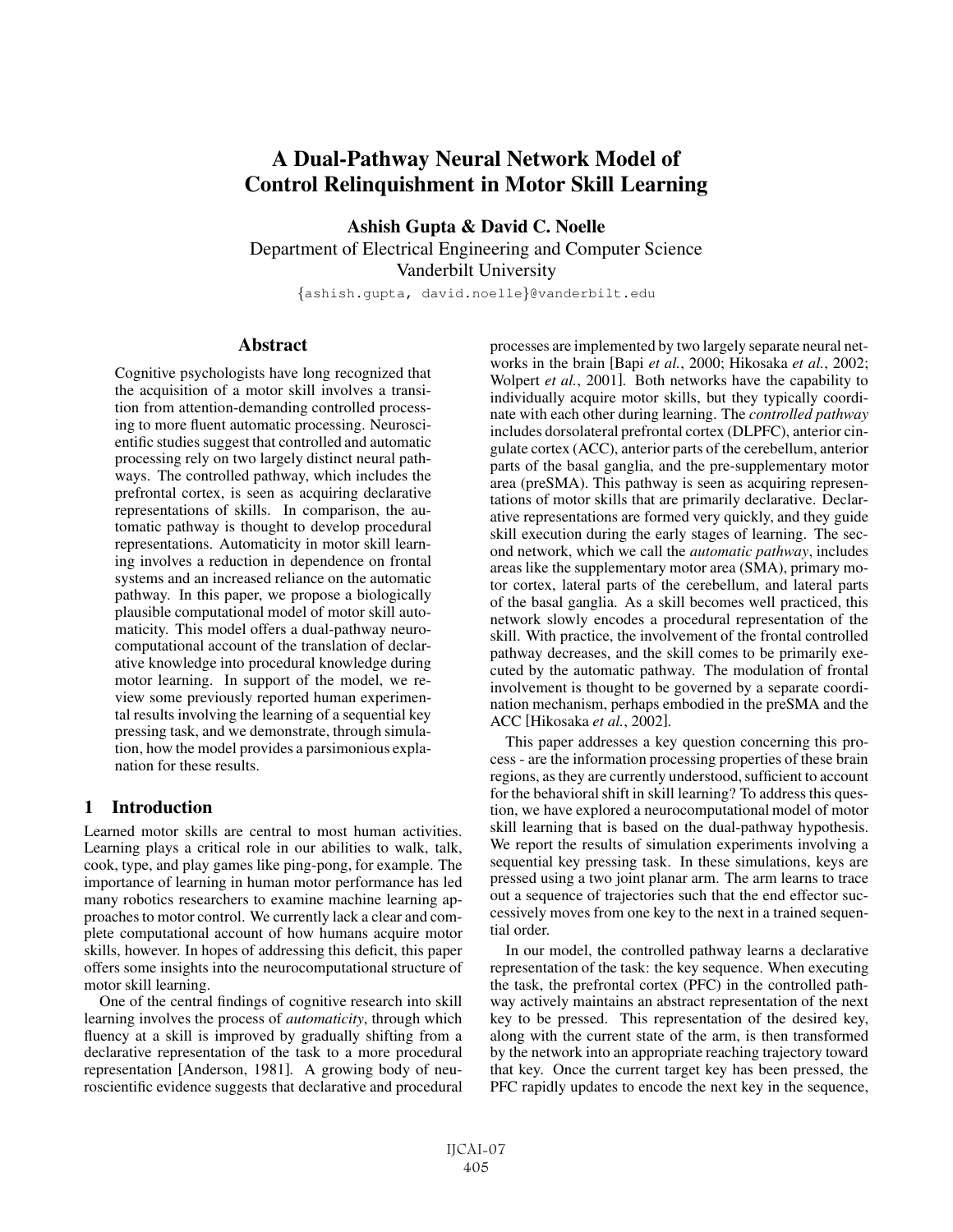and the next reach is produced. Thus, the controlled pathway needs only to learn the sequence of keys during task learning, depending on a pre-trained *motor area* to translate the PFC representation of each target key into an appropriate reaching motion.

In contrast, the automatic pathway of our model learns the entire motor skill from scratch. It acquires a procedural representation of the skill by learning the entire motion trajectory needed for the complete sequence of key presses. This pathway learns more slowly than the controlled pathway, because much more detailed knowledge must be learned.

As the automatic pathway becomes proficient in executing the sequence, the involvement of the controlled pathway is withdrawn. In our model, this shift is driven by a *cognitive control* mechanism. This mechanism monitors performance error and modulates the weight given to the controlled pathway appropriately. When error is high, the contribution of the fast-learning controlled pathway is strengthened. As error falls, the contribution of the automatic pathway is allowed to dominate.

# 2 Background

#### 2.1 Leabra

Our model uses the Leabra modeling framework [OReilly and Munakata, 2001]. Leabra offers a collection of integrated cognitive modeling formalisms that are grounded in known properties of cortical circuits but are sufficiently abstract to support the simulation of behaviors arising from large neural systems. It includes dendritic integration using a point neuron approximation, a firing rate model of neural coding, bidirectional excitation between cortical regions, fast feedforward and feedback inhibition, and a mechanism for synaptic plasticity. Of particular relevance to the current model are Leabra's synaptic learning rules and its lateral inhibition mechanism.

Leabra modifies the strength of synaptic connections in two ways. An error correction learning algorithm changes synaptic weights so as to improve network task performance. Unlike the backpropagation of error algorithm, however, Leabra's error correction scheme does not require the biologically implausible communication of error information backward across synapses. In addition to this error-correction mechanism, Leabra also incorporates a Hebbian correlational learning rule. This means that synaptic weights will continue to change even when task performance is essentially perfect.

The effects of inhibitory interneurons tend to be strong and fast in cortex. This allows inhibition to act in a regulatory role, mediating the positive feedback of bidirectional excitatory connections between brain regions. Simulation studies have shown that a combination of fast feedforward and feedback inhibition can produce a kind of "set-point dynamics", where the mean firing rate of cells in a given region remains relatively constant in the face of moderate changes to the mean strength of inputs. Leabra implements this dynamic using a k-Winners-Take-All (kWTA) inhibition function that quickly modulates the amount of pooled inhibition presented to a layer of simulated cortical neural units based on the layer's level of input activity. This results in a roughly constant number of units surpassing their firing threshold. In our model, this mechanism both encourages learning through the development of sparse neural representations and it helps to make neural network outputs interpretable.

#### 2.2 Cognitive Control

Cognitive control involves the ability to behave according to rules or goals instead of responding in a reflexive manner. Prefrontal cortex (PFC) is critical for robust cognitive control [OReilly and Munakata, 2001]. Dense recurrent connectivity in PFC allows it to actively maintain information in firing rate patterns, and it is thought that this active maintenance of task relevant information is central to task directed behavior. Also, interactions with the midbrain allow the PFC to rapidly update its state, based on task requirements [Rougier *et al.*, 2005]. We have incorporated both active maintenance and rapid updating in the PFC component of our model.

The strength of cognitive control can be modulated based on the task requirements. Botvinick et al. [2001] proposed that the anterior cingulate cortex (ACC) monitors the amount of conflict between parallel neural pathways and strengthens cognitive control when conflict is high. In our model, performance error is seen as a sign of conflict. Thus, we modulate the strength of cognitive control between trials, in proportion to the amount of error experienced on previous trials.

#### 2.3 Motor Skill Learning

A wide variety of sequential key pressing tasks have been used to investigate human motor skill learning [Bapi *et al.*, 2000; Hikosaka *et al.*, 2002; Rand *et al.*, 2001], and a number of interesting findings have resulted. There is a period of rapid improvement in performance during the early stages of training. During this stage, learning is effector independent (e.g., switching hands does not substantially degrade performance). Further, interfering with the frontal systems involved in the controlled pathway during this period seriously disrupts performance. Interfering with the automatic pathway, however, does not affect performance during this early period.

After extensive training, the execution of the skill becomes more automatized. The skill becomes relatively effector dependent. Also, performance remains robust if the controlled pathway is disrupted.

Additionally, studies of *choking under pressure* have suggested that errors in performance in the face of stress may have different causes early and late in learning [Beilock *et al.*, 2004]. Early in learning, when the controlled pathway dominates, errors may arise due to a failure to engage cognitive control systems. With a well practiced skill, however, degraded performance may be due to the excessive exertion of unnecessary cognitive control. These results are also reflected in our model.

#### 2.4 Previous Computational Models

Ours is certainly not the first computational model of motor skill learning. For example, Wolpert et al [1998; 2001] proposed MOSAIC, a model for sensorimotor control. MO-SAIC consists of multiple modules, where each module consists of a pair of forward and inverse models. While MO-SAIC has many strengths, it does not address the issue of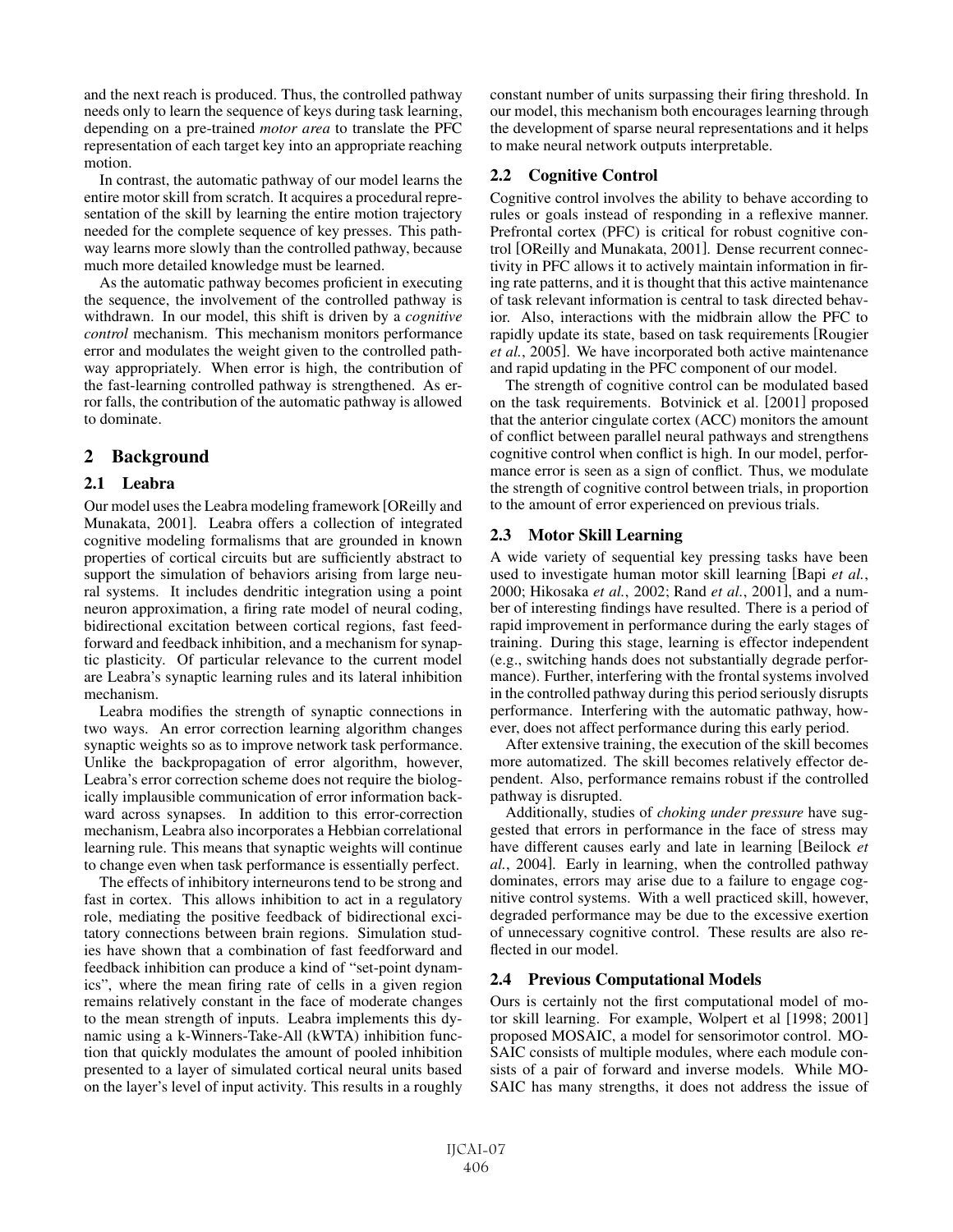representational change in skill learning. There is no mechanism for early declarative representations, making MOSAIC somewhat analogous to our automatic pathway.

The automatic pathway in our model is largely based on the previous Leabra networks of Gupta and Noelle [2005b; 2005a]. These networks were used to explore the neurocomputational principles underlying skill savings and the transfer of knowledge from one skill to another.

Nakahara et al. [2001] proposed a skill learning model that is very similar in general architecture to our own. There are a number of important differences between our models, however. First, their model does not focus on the question of differences in declarative and procedural represntations of the skill. Instead, the early dominance of the controlled pathway is driven by differential learning rates, with the controlled pathway made to learn faster. In contrast, our model is novel in showing that declarative and procedural representations can naturally emerge from neural encodings, and this difference in encoding easily explains the difference in the speeds of learning. Also, unlike our model, the Nakahara model does not include a mechanism for dynamically adjusting cognitive control — the relative contribution of the controlled pathway. While the previous model does include a "coordinator", the function of this mechanism is not the same. Hence, in their model, once a skill has been automatized, its controlled execution based on task demands is not possible. This is inconsistent with the behavioral observations. Lastly, our model critically depends on the active maintenance of target key representations in the PFC and the rapid updating of these representations as keys are pressed, while the Nakahara model incorporates no such mechanism.

The biggest point of difference between our model and the previous models of skill learning is that our model grounds the previous more-abstract theories in well established neurocomputational mechanisms. In other words, our model demonstrates that the declarative/procedural translation theory fits naturally with Leabra neurocomputational primitives, and our instantiation takes a step toward the generation of quantitative predictions for the model.

#### 3 Tasks

We have used our model to simulate the learning of key pressing motor sequences. Our model controls a simulated 2-joint planar arm which moves over a 9-key keyboard, as show in in Figure 1. The state of the arm at any point in time is represented by the vector  $(q1, q2)$ , where q1 and q2 are the two joint angles. The joint angles range between 0◦ and 120◦. Movements are to be generated in such a way that the end effector follows a straight line trajectory from the position of the previous key to the position of the next key in the sequence. The arm starts over of the bottom-left key. The motion trajectory is discretized at equidistant time intervals, and hence, any trajectory is represented as a sequence of arm states over the successive time steps. During training, the arm is essentially guided along the desired trajectory, with differences between the motor output of the arm controller and the configuration of the arm, as specified by the guide, acting as a measure of error to drive synaptic weight change.



Figure 1: A two joint planar arm and a keyboard. The state of the arm at any point in time is given by the vector of joint angles (q1, q2). The arm produces motion trajectories such that its end effector moves from one key to the next, in sequence.

#### 4 The Network

Figure 2 shows the Leabra network used for our simulations. The Sensory Input layer provides the current state of the arm as input to the network and the Motor Output layer is to produce the desired arm state for the next time step. Each joint angle is encoded over a pool of 15 neural units. Each of the 15 units has a preferred angle, ranging from  $-10°$  to  $130°$ , in 10◦ increments. To encode a given joint angle, the closest unit with regard to preference, as well as its two neighbors, are set to their maximal firing rates. Similarly, patterns of activity over each row of 15 units in the Motor Output are decoded by identifying the preferred angle of the unit in the middle of the three adjacent units that are all active. Other patterns of activity in the Motor Output layer are considered to be ill-formed. With each joint angle encoded over 15 units in this way, the complete arm configuration is encoded over 30 units.

The network is composed of two pathways: the controlled pathway on the left and the automatic pathway on the right. In the automatic pathway, the Sensory Input layer influences the Motor Output layer via the Automatic Path layer. This is similar to the network used by Gupta and Noelle [2005a; 2005b], with one addition. A contextual hidden layer has been added to this pathway, which provides a copy of the Automatic Path layer activity at the previous time step as input to the Automatic Path layer during the next time step. Connection weights from the Automatic Path layer to the Motor Output are not allowed to exceed 50% of the maximum weight value allowed by Leabra (implemented by setting the relative weight scaling parameter to 0.5). This restriction allows the controlled pathway to strongly dominate over the automatic pathway by strengthening the controlled pathway's influence on the Motor Output layer beyond what is possible for the automatic pathway. This dominance occurs when cognitive control is strong. When cognitive control is weak, however, the automatic pathway weights can still be strong enough to drive appropriate outputs.

In the controlled pathway, the Sensory Input layer provides input to the PFC layer. This layer generates a declarative representation of the key sequence, by sequentially activating a single unit in the PFC Output layer corresponding to the cur-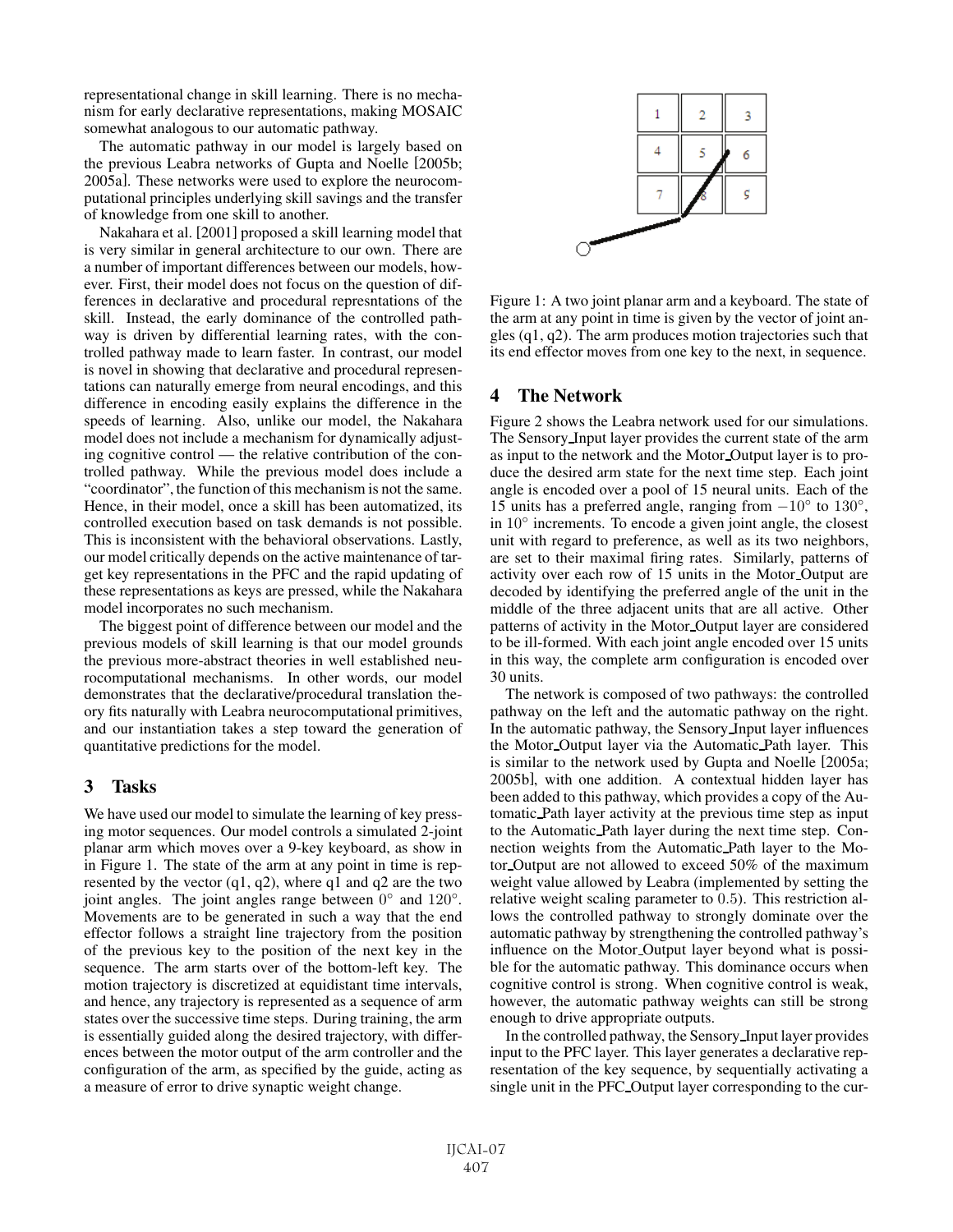Table 1: Network Performance (SSE) During Early Stages of Learning.

| Sequence   | Both Pathways (High Control) Controlled Pathway Alone Automatic Pathway Alone |                    |                      |
|------------|-------------------------------------------------------------------------------|--------------------|----------------------|
| Sequence 1 | $12.4 \ (\pm 5.1)$                                                            | $22.2 \ (\pm 6.4)$ | $296.4 \ (\pm 25.6)$ |
| Sequence 2 | $19.2 \ (\pm 2.2)$                                                            | $21.6 \ (\pm 2.9)$ | $214.6 \, (\pm 9.4)$ |
| Sequence 3 | $16.8 (\pm 2.5)$                                                              | $18.2 (\pm 3.7)$   | $234.0 (\pm 22.7)$   |



Figure 2: The Leabra network. Each gray box corresponds to a neural processing unit. Each arrow represents complete interconnectivity between the units in two layers. The dashed line from the Motor Output layer to the Sensory Input layer signifies that, when the arm is unguided, the output at the previous time step is the input for the next time step.

rent target key. The PFC Context layer feeds the PFC layer activity from the previous time step. The PFC Output layer, as well as the Sensory Input layer, provide input to the Motor Area layer. The Motor Area layer translates the current key target, in PFC Output, and the current Sensory Input into an appropriate action at the Motor Output. It is important to note that, during training, the PFC Output layer receives an explicit error signal (as does the Motor Output layer), driving the PFC to learn to produce the correct sequence of target keys. Finally, the PFC layer also provides input to the Automatic Path layer. This input helps guide learning for the automatic execution of the sequence.

Our model includes a cognitive control modulation mechanism. This mechanism modulates the strength of the controlled pathway's contribution to the final motor output as well as the strength of the input going from the controlled pathway to the automatic pathway. Cognitive control is modulated as follows:

$$
Control_{new} = \lambda Control_{old} + (1 - \lambda) (\alpha Conflict (1 + \beta)
$$

 $Control_{new}$  specifies the value of control for the current trial. This value, which is between 0 and 1, is used to scale the weights from the controlled pathway (using Leabra's relative weight scaling parameter).  $Control_{old}$  specifies the value of control for the previous trial.  $\alpha$ ,  $\beta$  and  $\lambda$  are constants, with values of 1, 0 and 0.6 respectively, determined by an ad hoc search. *Conflict* is a normalized measure of performance error, and it is computed as follows:

$$
Conflict = \frac{Error - \theta}{\gamma}
$$

where *Error* is the sum squared error (SSE) produced in the Motor Output layer during the previous trial.  $\theta$  and  $\gamma$  are constants with values of 10 and 80, determined by an ad hoc parameter search. If the value of Control is less than 0.15, it is thresholded to 0. If the value of Control is greater than 1, it is set to 1. Hence, the magnitude of control is approximately proportional to a running average of output error over previous trials. When error has been high, control will be high, and the influence of the controlled pathway will be strong.

The focus of this work is on the learning of specific motor skills, rather than on the development of basic motor competence. Thus, it was assumed that the system included the means to generate a reaching motion to a single target key, with the identity of that key being actively maintained in PFC. This PFC-controlled reaching process was implemented in the pathway from the PFC Output, through the Motor Area, to the Motor Output. This portion of the network was pre-trained to capture fundamental motor competence. During pre-training, the network experienced every possible arm configuration along with every possible target key, and it was trained, using Leabra's standard synaptic modification rules, to produce the next time step of an appropriate reaching response. Once this pre-training was complete, learning was disabled for all projections going into or out of the Motor Area layer.

In order to examine the learning properties of our model, we trained it to produce three randomly generated 10-key sequences. Each simulation involved the learning of one of these sequences. Random generation of the key sequences resulted, at the finer level of arm motion time steps, in sequences of 57, 42 and 51 arm states for the three sequences. For each sequence, we examined the learning profile of each of the two pathways when isolated, as well as the performance of the model as a whole. Each simulation was repeated five times with different random initial synaptic weights in the network, and we report the mean and standard error of the mean over these five repetitions for each measurement taken.

#### 5 Results

Initially, the automatic pathway was disabled, and only the controlled pathway was trained. On each trial, the initial arm state was presented at the network's input, and this triggered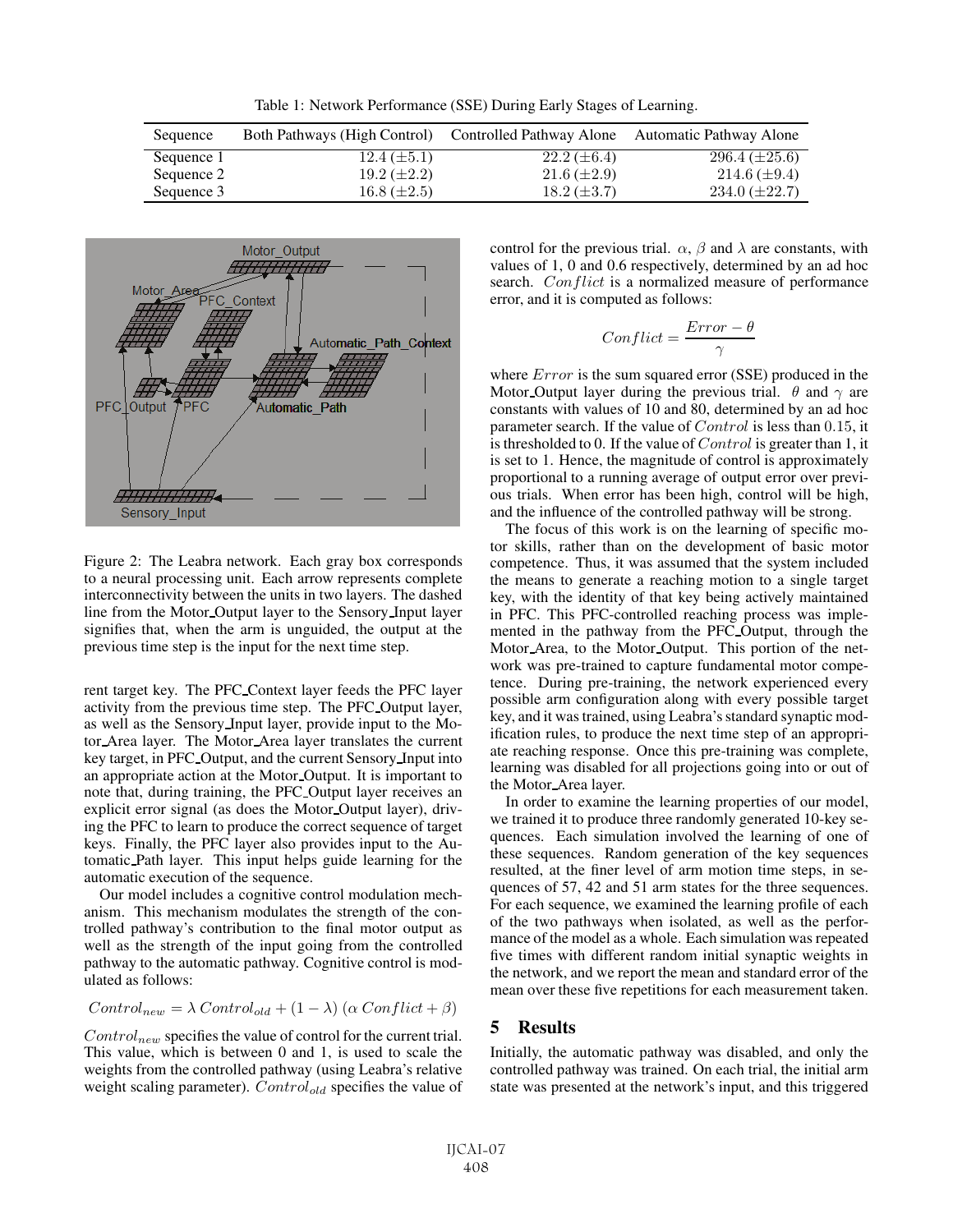Table 2: Network Performance (SSE) After Extensive Training.

| Sequence   | Both Pathways (High Control) Controlled Pathway Alone Automatic Pathway Alone |                    |                    |
|------------|-------------------------------------------------------------------------------|--------------------|--------------------|
| Sequence 1 | 66.4 $(\pm 4.8)$                                                              | $30.2 \ (\pm 4.0)$ | $29.0 \ (\pm 4.5)$ |
| Sequence 2 | $36.3 \ (\pm 2.2)$                                                            | $24.6 \ (\pm 3.0)$ | $19.3 \ (\pm 2.2)$ |
| Sequence 3 | $37.4 \ (\pm 3.2)$                                                            | $18.8 (\pm 3.7)$   | $11.4 \ (\pm 2.5)$ |

the selection of a target key at the PFC Output layer. A training signal was then provided to this layer, specifying the correct target key. The correct target was then actively maintained in the PFC while the Motor Area layer generated the corresponding reaching motion. Once each reach was complete, the PFC was allowed to rapidly update, based on the activity in the PFC Context layer and the Sensory Input layer, selecting a new target key at PFC Output. A training signal was then provided, once again, to PFC Output, and this process continued until the end of the sequence, and the end of the trial, was reached. Through this training process, the controlled pathway learned quickly. An average of  $11.8 \ (\pm 1.8)$ , 18.6 ( $\pm$ 2.0), and 13.2 ( $\pm$ 3.1) trials were required for the controlled pathway to learn the three sequences to criterion, respectively.

Next, the controlled pathway was disabled in order to examine the learning performance of the automatic pathway. Once again, each trial began with the initial arm position being provided as input. Synaptic weight changes were made in response to training signals provided at the Motor Output layer, with performance error driving learning in the standard Leabra manner. The arm was guided from key to key in the sequence, forcing the Sensory Input to always fall along the correct trajectory. This process continued until the motor sequence was complete. An average of 83.0  $(\pm 10.4)$ , 76.4  $(\pm 5.8)$  and 70.2  $(\pm 7.0)$  trials were required for this pathway to master the three sequences, respectively. Hence, the time required to train the automatic pathway was found to be substantially greater than the time required to train the controlled pathway for all three sequences. Clearly, learning the declarative sequence of key identities was easier than learning the nuanced motor trajectory needed to visit every key in order. This provides an explanation for why learning in the controlled pathway is generally faster, allowing it to dominate performance early in skill acquisition.

Finally, the complete model was trained on each key sequence, with the control modulation mechanism determining the strength of the controlled pathway on any given trial. Initially, performance error was high. This quickly resulted in a high level of control (i.e., a control value of 1), maximally increasing the influence of the controlled pathway. Because the controlled pathway can learn rapidly, error then dropped rapidly. This drop occurred after 15  $(\pm 1.3)$ , 19.8  $(\pm 4.9)$  and 15.2 ( $\pm$ 2.3) training trials for the three sequences, respectively. Network performance at this point in training is shown in Table 1, alongside the performance that arose when each pathway was temporarily disabled at this point in training. Note that correct motor sequences were produced by the intact model and by the controlled pathway alone but not by the automatic pathway in isolation. This is consistent with the observation that human performance suffers early in skill learning when the controlled pathway is disrupted (e.g., under PFC-based working memory load).

Another interesting observation is that the full model was able to generate the correct sequence despite the automatic pathway's tendency to generate incorrect responses. It appears as if the controlled pathway, which was the primary contributor to the correct output, learned to compensate for some of the erroneous activity from the automatic pathway. This may be the reason why the error for the isolated controlled pathway is slightly greater than the error for the full model. The isolated controlled pathway might have been overcompensating for an automatic pathway that was no longer present.

Training was continued past this point. When the control was up-modulated to a high value, the network produced correct motor sequence due to the corresponding frontal involvement. However, as correct outputs were generated, the running average of error decreased and the strength of control dropped. When this happened, the controlled pathway's contribution to the motor output decreased, bringing error back up and strengthening control. Thus, control oscillated close to its maximum level. During this entire process, the automatic pathway continued to learn. When the strength of control was high, the network generated correct output. Since the amount of error was negligible on these trials, Leabra's error-correction learning rule played only a small role, and the automatic pathway learned primarily through the Hebbian component of the learning algorithm. When control dipped and significant error appeared at the output, the automatic pathway benefited from the error driven learning component of Leabra. For the three sequences, the automatic pathway needed an average of 334.4 ( $\pm$ 42.5), 76.8 ( $\pm$ 4.6) and 233.2  $(\pm 21.4)$  training trials, respectively, to master the task. Once the automatic pathway learned the sequence, the strength of control dropped to 0. This signified that no control was being employed and the task had been automatized.

Network performance at this late stage of learning is shown in Table 2. At this point, each pathway produced reasonable performance when isolated from the other. Interestingly, error increased when both pathways were incorporated and control was set to its maximum level. Thus, our model suffers when excessive control is employed during the execution of an automatized motor skill, just as is observed in humans who are performing a well-practiced skill under pressure [Beilock *et al.*, 2004]. Late in training, as control reached its minimum value of 0, the automatic pathway learned to generate the correct motor sequence without any input from the controlled pathway. Hence, the introduction of control resulted in unwanted frontal input, degrading performance.